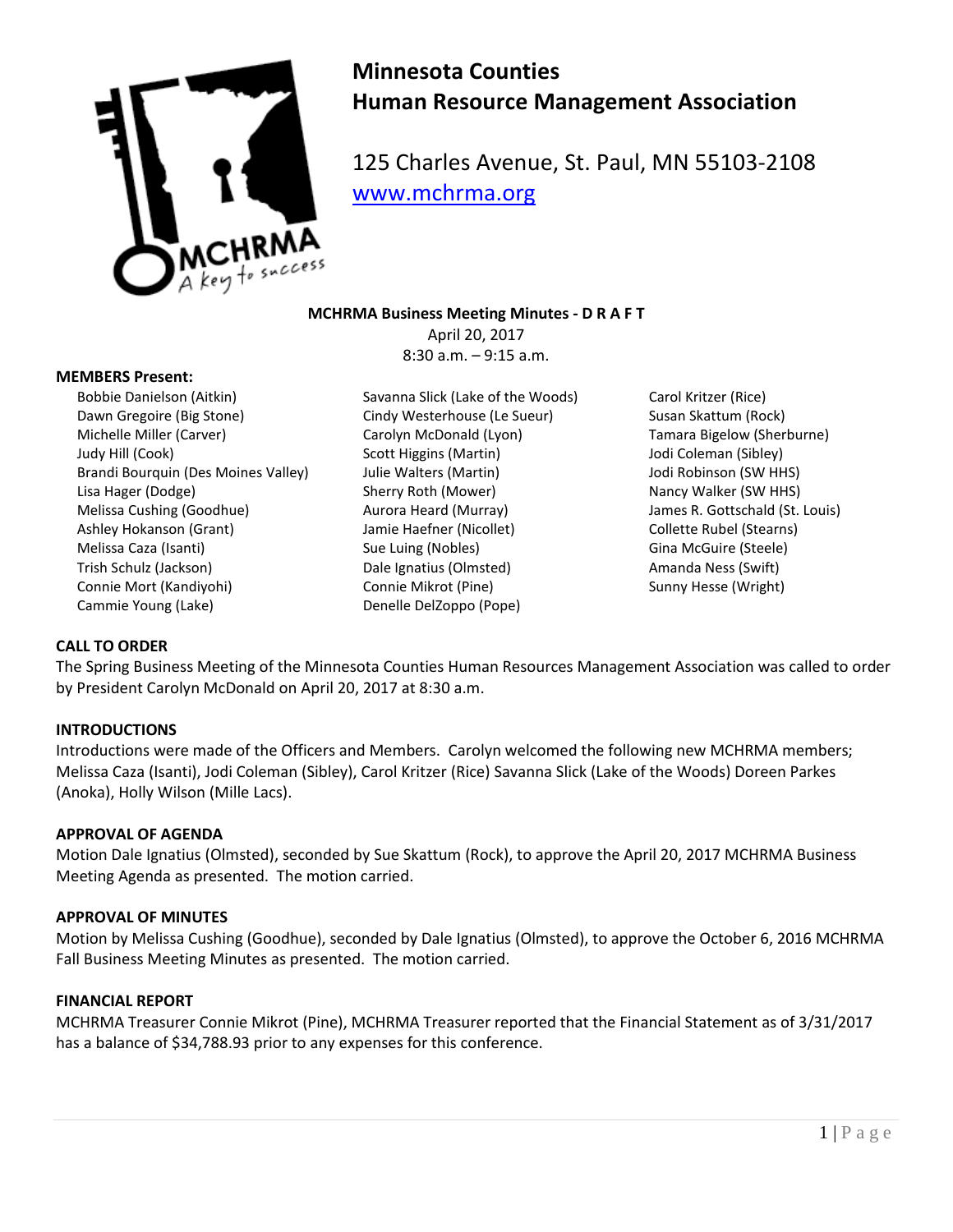### **MISCELLANEOUS ITEM UPDATE**

- **Merit System Sub-Committee**: Jamie Haefner reported that MERIT is working with MCHRMA to come up with a solution without legislation. Met in February and established a time table with specific response periods and is in their standards for certification. In addition asked they have agreed to be clearer on what is federally required vs. best practices. Nicollet County is about half way through the process. Gathering documents from successful counties so they can be used by others.
- **Legislative Testimony Training Day**: Was held last October and it was excellent training. Carolyn has asked AMC to provide the training again this fall. Jamie encouraged others to attend the training as MCHRMA would like to be more active legislatively.
- **Legislative Priorities**: Has been a successful outcome of last year's strategic planning.
- **Resource/Template Library**: Focus for this year? Carolyn asked if this is a priority. Olmsted County offered to share their SharePoint and it wasn't very successful. AMC would be willing to oversee the project with the help of a MCHRMA subcommittee as AMC does not have HR staff or attorneys on staff. The League of MN Cities has it all on their website and it would potentially be reinventing the wheel. Perhaps we can ask LMC if we can link to their resources on the MCHRMA website.
- **Mentor Program**: We would like to develop a mentor program for new members. When a new member is identified, we would like to connect them to someone in their region to be a resource to them. The MCHRMA executive committee is also a resource.
- **AMC Salary Survey**: Deadline is April 28th and the results will be available in May. If you do not participate, you will not have access to the results.
- **MCHRMA Survey/SHRM/HRCI Credits**: Survey went out to all members regarding credits for MCHRMA events. If we decide to move forward there is a \$500 cost every 2 years. Dale recommends that MCHRMA join either ICMA or SHRM.

MOTION by Sue Skattum, seconded by Bobbie Danielson to move forward with SHRM/HRCI certification with the MCHRMA Secretary to serve as the point person. The motion carried.

## **MACA/MCHRMA Workshop**

MACA/MCHRMA have a joint workshop on July 19-20, 2017 at the Kelly Inn, St. Cloud. Jodi Janati has been hired for the afternoon on the 19<sup>th</sup>. Suggestion that someone from the IRS present on paid leave balance carryover from year to year.

## **FALL CONFERENCE**

The MACA/MCHRMA Fall Conference is scheduled for October 4-6, 2017 at Ruttger's Bay Lake Lodge. We have secured Dr. Allen Zimmerman and Bruce Miles from Big River Group who will discuss influencing.

## **SPRING 2018 CONFERENCE PLANNING**

The MCHRMA 2018 Spring Conference will be held during the same timeframe as the 2017 Spring Conference at the Stearns County Service Building.

## **2017 OUTSTANDING HUMAN RESOURCES PROFESSIONAL OF THE YEAR AWARD**

Carolyn McDonald thanked members for submitting names to receive the annual Outstanding Human Resources Professional of the Year award. She announced that Cammie Young from Lake County has been chosen as the recipient of the award.

Cammie has been instrumental to the success of MCHRMA over the past 7 years. Just 6 years ago, this organization was nearly in the red, now we have a healthy budget that allows us to bring in keynote speakers to provide robust leadership trainings to our membership. With Cammie's guidance and collaboration skills, MCHRMA is again a thriving organization.

2016 MCHRMA Spring Minutes Cammie was one of the visionary leaders in MCHRMA who worked to join the fall conference with MACA in 2012. Prior to then, MCHRMA would sponsor the conference one year and MACA, the next. This was difficult for our financially strapped organization. Cammie could see that both groups have similarly aligned strategic and leadership goals, and